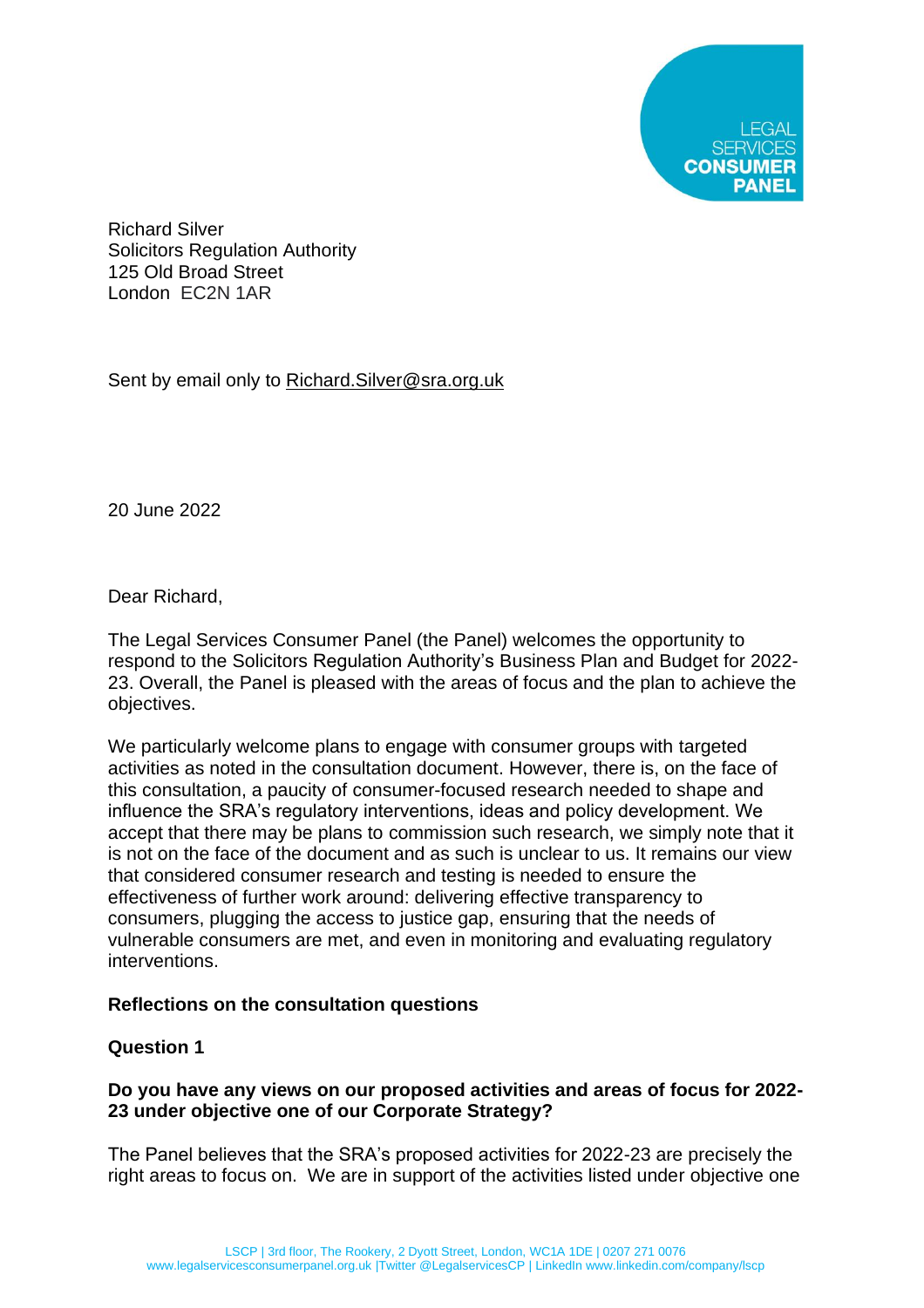of the Corporate Strategy. There are extensive sub-objectives under this overarching objective; it would have been useful for the SRA to highlight how it proposes to prioritise these goals.

We are pleased to see the SRA emphasise the importance of monitoring and evaluating substantial shifts in policies eg the SQE, SRA's transparency rules and its work around standards and regulation. We believe that the effectiveness of regulatory interventions and the development of future policies will be enhanced by proposals to monitor and evaluate effectively.

The Panel is pleased with proposals to target information/resources for vulnerable and harder-to-reach communities, including in the immigration sector. However, we would also like to see more targeted work with legal services providers.

We are supportive of the idea to progress with delivering the Competition and Markets Authority's recommendations for consumer information in the legal services market. We commend the advances the SRA has made to date, however, there is still a strong need to ensure that the outputs achieve the intended outcome. For this to happen, the rules prescribed by the SRA must be complied with and equally important, elements of the transparency rules, e.g. pricing, must be comparable amongst providers. The Panel therefore believes that the work around monitoring and evaluation is crucial for successfully embedding the aims of transparency. Moreover, we would welcome the use of performance measurement to evaluate progress and drive the best allocation of resources to deliver targeted customer outcomes.

## **Question 2**

## **Do you have any views on our proposed activities and areas of focus for 2022- 23 under objective two of our Corporate Strategy?**

The Panel fully supports the activities and areas of focus under objective two of the Corporate Strategy.

We commend the SRA for the energy and resources it has devoted to innovation and technology over the last two years. We particularly welcome the proactive stance the SRA has adopted and acknowledge the collaborative attitude in which it has operated. The Panel can attest to this proactive and collaborative approach as we have been involved in the pilots for unbundling and for quality indicators. As such, it is unfortunate to note that in listing the stakeholders the SRA needs to partner, collaborate or engage with in 2022-23, the SRA has failed to highlight any consumer groups or advisory bodies. It is important to emphasise that engaging with frontline consumer bodies is critical for ensuring that innovation with the right consumer protection is delivered, not least because the SRA now proposes to focus on innovation that can plug the access to justice gap.

It is also important that the SRA continues to consider the risks associated with technology in innovating, most notably the impact of the 'digital divide' and cyber threats.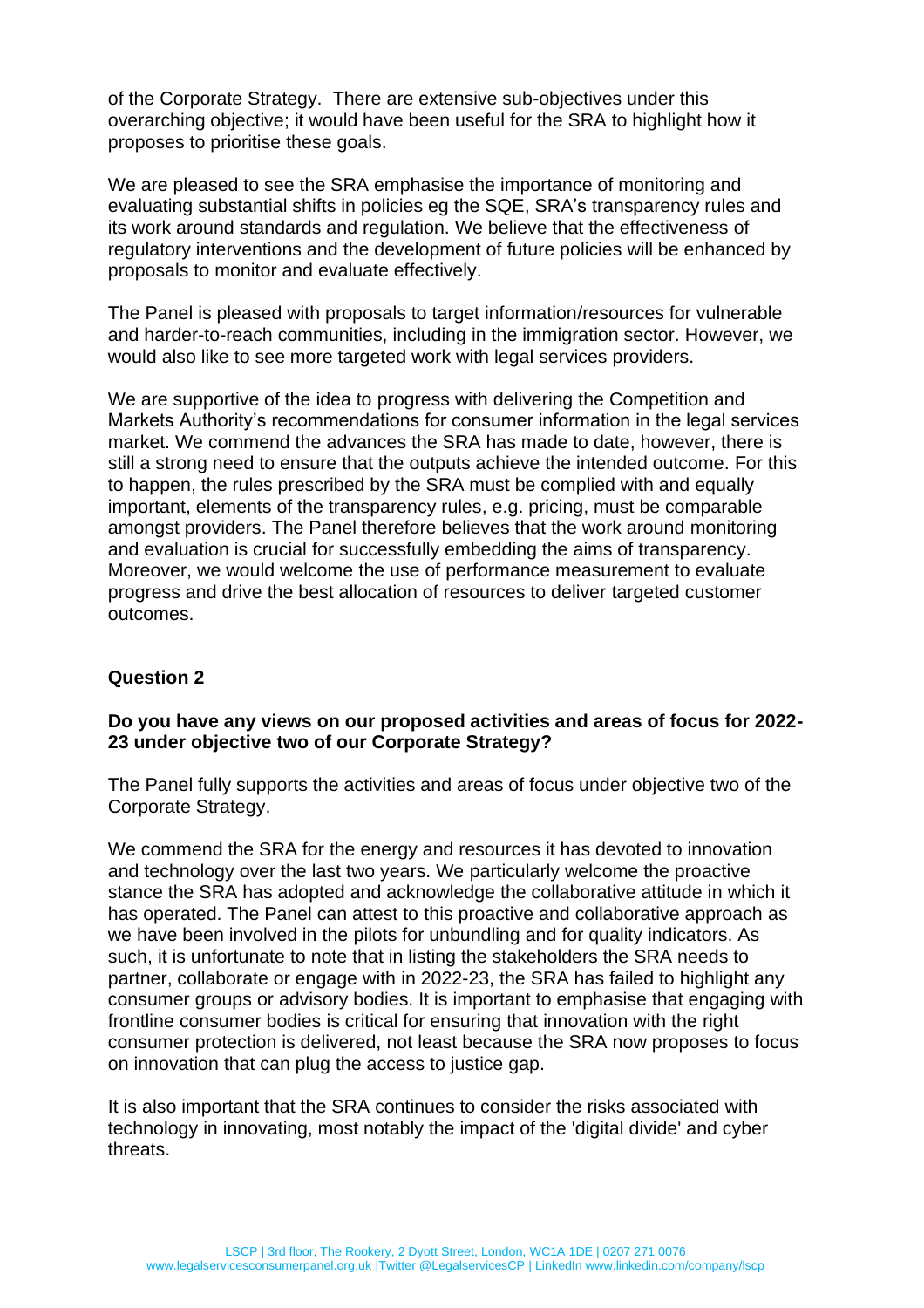# **Question 3**

## **Do you have any views on our proposed activities and areas of focus for 2022- 23 under objective three of our Corporate Strategy?**

The Panel agrees with the areas of focus under the SRA's strategic objective three. We note the investment the SRA has made in commissioning segmentation research. We are convinced that the findings and intelligence from this work would be of immense benefit in shaping future areas of focus or priorities, not just for the SRA, but for the whole sector.

It is also noteworthy that the SRA will be devoting time and attention to understanding the changing picture of unregulated areas of legal service, and how they impact law firms and consumers. The Panel has consistently asserted that to serve legal services consumers better, regulators must understand the ecosystem and interrelations better.

We welcome the proposal to deliver a programme of bespoke events with consumer groups across England and Wales, and to meet regularly and directly with members of the public and groups that represent them.

#### **Question 4,5 and 6**

**What do you think about our budget for 2022-23 and the proportion we propose to allocate to our work under each of the three objectives?**

**Do you agree that the SRA proportion of the practising certificate fee is reasonable and appropriate?**

#### **Do you agree with the proposed Compensation Fund contribution level for individuals?**

The Panel is not best placed to interrogate how the SRA has allocated its budget amongst the objectives. We are however concerned about the proposal to reduce the Compensation Fund contribution for individuals to £30 from the £40 contribution that was required in 2021-22, with the contribution for firms expected to be £690 reduced from £760.

There is a lack of transparency around how the SRA can justifiably afford to offer this saving to providers. It is unclear to us whether the SRA is expecting a significant reduction in claims, based on projections, or where there are other drivers behind this lower projection. As drafted, it appears that the reduction is proposed to placate those who are concerned about the increase in the practising certificate fee.

The Compensation Fund exists to offer protection to those who have suffered financial loss as a result of a solicitor's dishonesty or fraud. This is a narrow scope, compounded by the fact that it is a discretionary fund. For several years, the Panel has called for data on claims pay-out and transparency on how the fund is